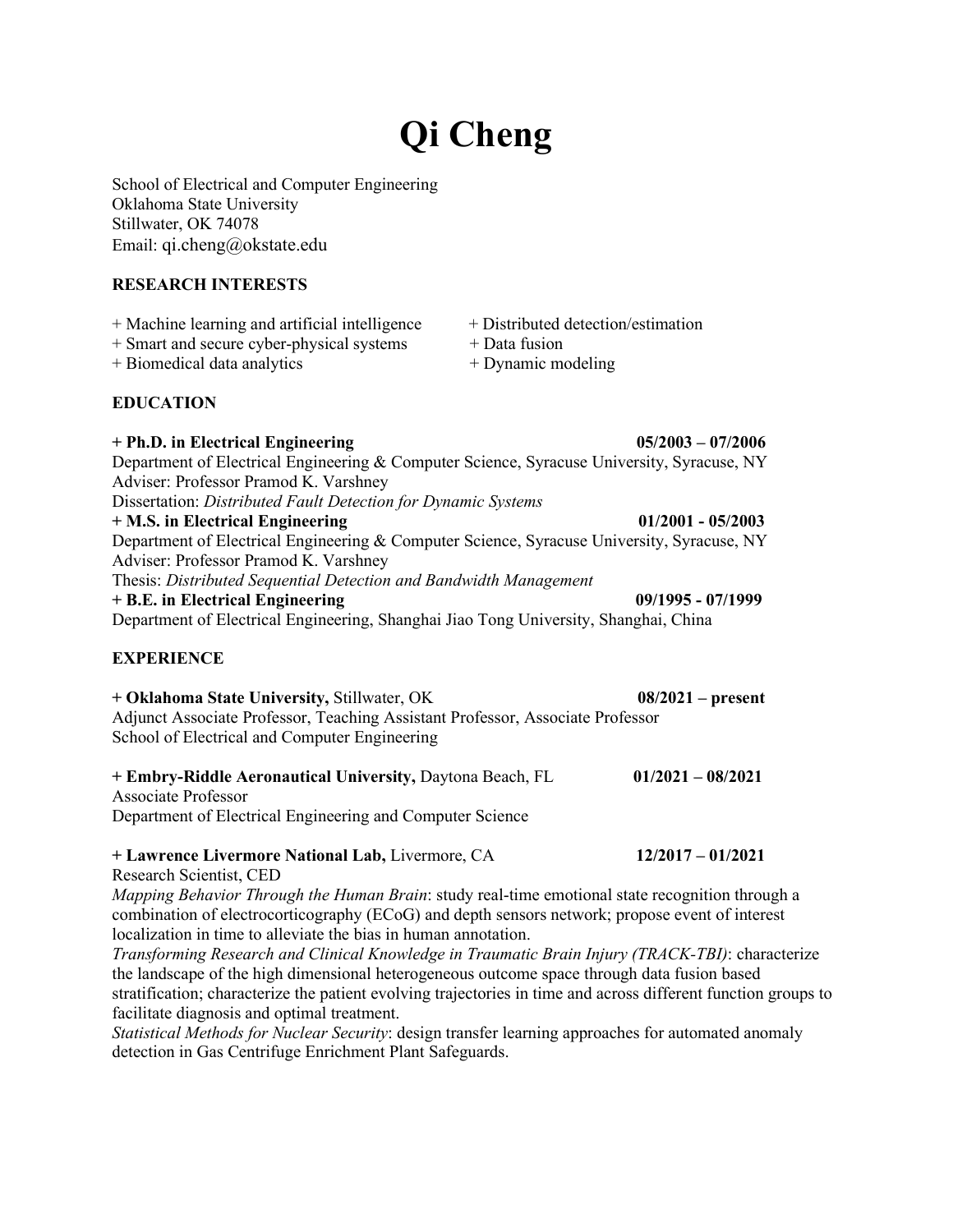*Cross Infrastructure Resilience Enhancement*: model the gas-electricity-weather interdependence and conduct multilayer graph analytics to improve prediction performance and further enhance gas-grid resilience.

#### **+ Air Force Research Lab,** Rome, NY **08/2015 - 08/2016**

NRC Research Fellow with Dr. Kevin Kwiat (during sabbatical leave)

*Cyber Assurance and Graph Signal Processing*: explore probabilistic graphical models to represent the complex causal dependencies and interactions between network components and diverse signals that a sophisticated attack can give off in cyber space; explore collaborative intelligence to detect and mitigate advanced persistent threats and to improve network survivability.

#### **+ School of Electrical & Computer Engineering, 07/2012 – 12/2017**

 **Oklahoma State University,** Stillwater, OK

Associate Professor (tenured)

Director, Statistical Signal Processing Lab

*Signal processing and communications*: explore multitask learning and sparsity for biometric recognition; develop a model-based data-driven framework for anomaly detection; explore array signal processing for sound event detection, sound source localization and tracking.

| $+$ School of Electrical & Computer Engineering, | $08/2006 - 06/2012$ |
|--------------------------------------------------|---------------------|
| <b>Oklahoma State University, Stillwater, OK</b> |                     |

Assistant Professor

Director, Statistical Signal Processing Lab

*Signal Processing and Communications*: develop algorithms for detecting nonhomogeneous event regions promptly and tracking their dynamic behaviors accurately; investigate cognitive radios and selforganizing networks for improving spectrum utilization.

#### **+ Dept. of Electrical Engineering & Computer Science, 01/2001 – 07/2006**

 **Syracuse University,** Syracuse, NY

Research Assistant with Prof. Pramod K. Varshney

*Distributed Signal Processing and Data Fusion*: studied various collaborative signal processing issues in a distributed framework, including how to deal with a very large number of sensors, the impact of nonideal communication channels between local nodes and a command and control center, online sequential processing and data compression, computational complexity and design optimization.

#### **+ Guoxin Lucent Technologies Network Technologies Co. Ltd., 07/1999 - 12/2000**

Shanghai, China

Engineer

Dense Wave Division Multiplex Network and Synchronous Digital Hierarchy Network Management Systems

#### **FUNDED RESEARCH PROJECTS**

+ Co-PI (PI: Jason Hayward, Co-PI: Xianfei Wen), "Improving the DEtection of shielded contraband by advancing Algorithms and Systems (IDEAS) for Mobile Active Interrogation using Neutrons (MAIN)", Department of Homeland Security, 2021-2026. \$2.5M

+ PI (Co-PI: E. Chan-Tin, A. Pourhabib), "Privacy Issues in Smart Grid Data Sharing", OSU Foundation for National Energy Solution Institute – Smart Energy Source Association, 2015-2016. \$50,000 + Co-PI (PI: W. Sheng), "SHB: Type I (EXP): Context-aware Ubiquitous Human Health Monitoring", National Science Foundation, 2012-2016. \$350,000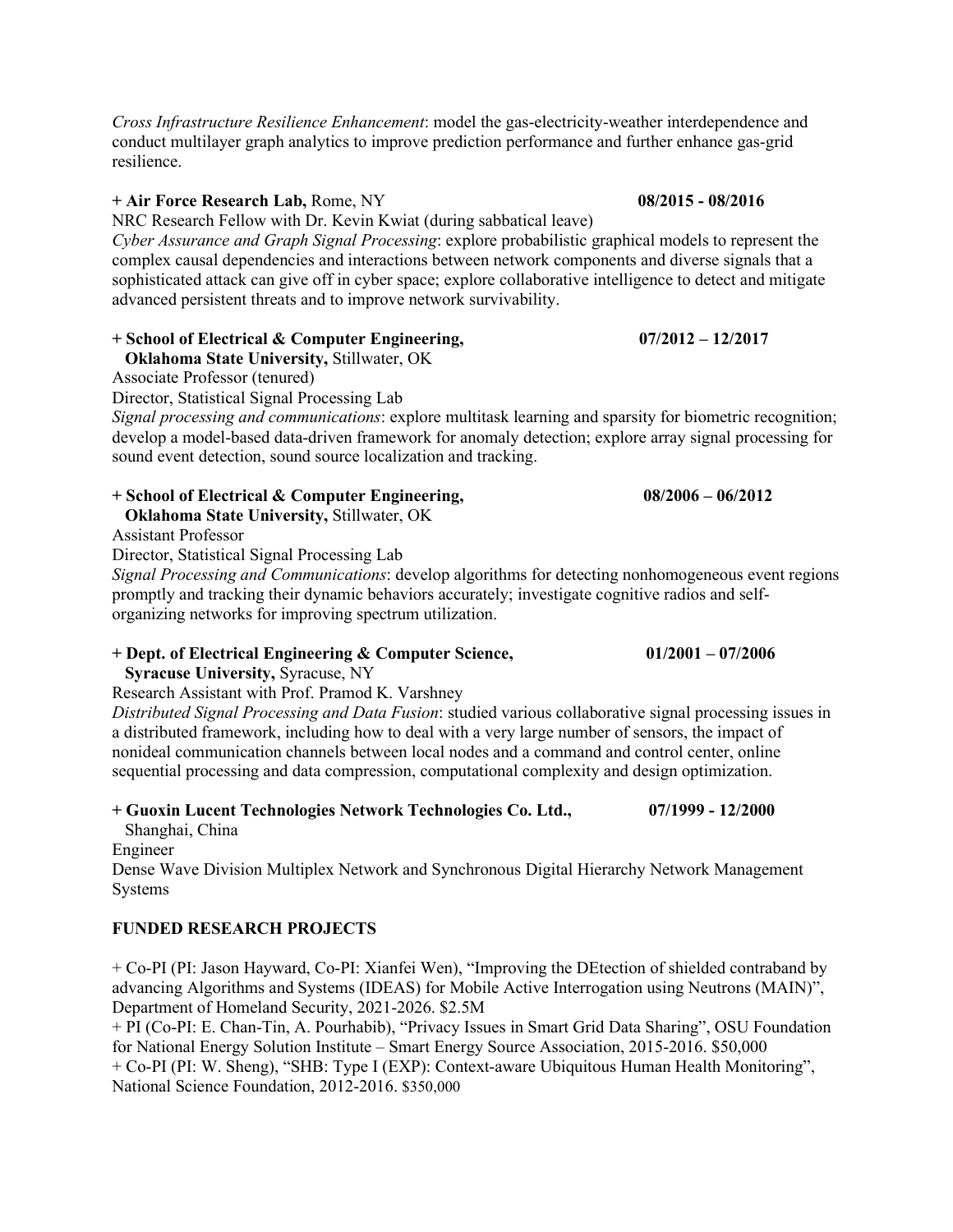+ PI, "Future Flexible and Secure Communication Paradigm for Public Safety", Oklahoma State University Planning Grant, 2013-2014. \$34,000

+ Co-PI (PI: R. Ramakumar), "Center for Integrated Renewable Energy Systems", Oklahoma State University Planning Grant, 2012-2013. \$46,000

+ PI, "CPS:Small: A Unified Distributed Spatiotemporal Signal Processing Framework for Structural Health Monitoring", National Science Foundation, 2009-2013. \$326,617

+ Co-PI (PI: R. Bulut), "Evaluation of Enhanced Integrated Climatic Model for Oklahoma Pavements", Oklahoma Transportation Center/Oklahoma Department of Transportation, 2011-2013. \$188,969

+ Co-PI (PI: D. Chandler), "Enabling Battlefield Situational Awareness through a Cooperative and

Intelligent Video Sensor Network", US Army Research, 2009-2013. \$300,000+\$176,242 (matching) + PI (co-PIs: D. Chandler, W. Sheng), "OKCARS: Oklahoma Collision Analysis and Response Systems",

Oklahoma Transportation Center, 2009-2012. \$300,000+\$300,000 (matching)

+ Co-PI (PI: W. Sheng), "MRI: Acquisition of an Optical Motion Capture System for Human-Centered Computing Research", National Science Foundation, 2009-2012. \$300,000+\$128,571 (matching)

+ PI, "Inference-Centric Distributed Signal Processing in Integrated Vehicle Health Management Systems", NASA EPSCoR, 2007. \$21,000

+ Co-PI (PI: W. Sheng), "Acquisition of a Mobile Sensor Network Testbed for Research in Humanintegrated and Performance driven Cooperative Surveillance", United States Army Research, 2009-2010. \$100,000

+ PI, "Distributed Quickest Detection of Cyber Attacks", Center for Telecommunications and Network Security, 2009-2010. \$30,000

# **STUDENT ADVISING**

# **(@ LLNL)**

*Summer intern mentoring*

1. Cuiwen Li, (California State University East Bay, M.S. student), Project: TBI patient stratification and outcome landscape characterization, summer 2018.

2. Patrick O'Neal, (TAMU, Ph.D. student), Project: Forensics Attribution of Separated Plutonium, summer, 2020.

# **(@ OSU)**

*Graduate student advising (Ph.D. students)* 

1. *Tao Wu*. Preliminary exam: Jan. 2008. Graduated, Aug. 2013.

Dissertation title: System Design in Wireless Sensor Networks for Parameter Estimation and Dynamic Event Region Detection

2. *Hoa Nguyen*. Preliminary exam: May. 2009. Graduated, April 2013.

Dissertation title: A Classification Framework and Application to Sleep Apnea Analysis

3. *Sandeep Gutta*. Preliminary exam: Nov. 2013. Graduated, Dec. 2016.

Dissertation title: Biomedical Signal Processing and Inference in Wearable Sensing Applications

4. *Abdulhamid Zaidi*. Preliminary exam: Dec. 2016. Graduated, Dec. 2018.

Dissertation title: Design of Intelligent PID Controllers for Load Frequency Control and Automatic Voltage Regulation

#### *Graduate student advising (M.S. [Thesis option])*

5. *Blair Baldridge*. Thesis title: Microphone Array based Surveillance Systems. July 2015.

6. *Manoj Kumar Vegi*. Thesis title: Study of Byzantine Attacks and Countermeasures in Spectrum Sensing. July 2014.

7. *Longji Sun*. Thesis title: Blind source separation and localization using microphone arrays. Nov. 2012.

8. *Kelkar, Aditya*. Thesis title: Spectrum sensing scheduling in cognitive radio networks. July 2012.

9. *Chen, Chao*. Thesis title: Traffic scene analysis using an array of microphones. May 2012.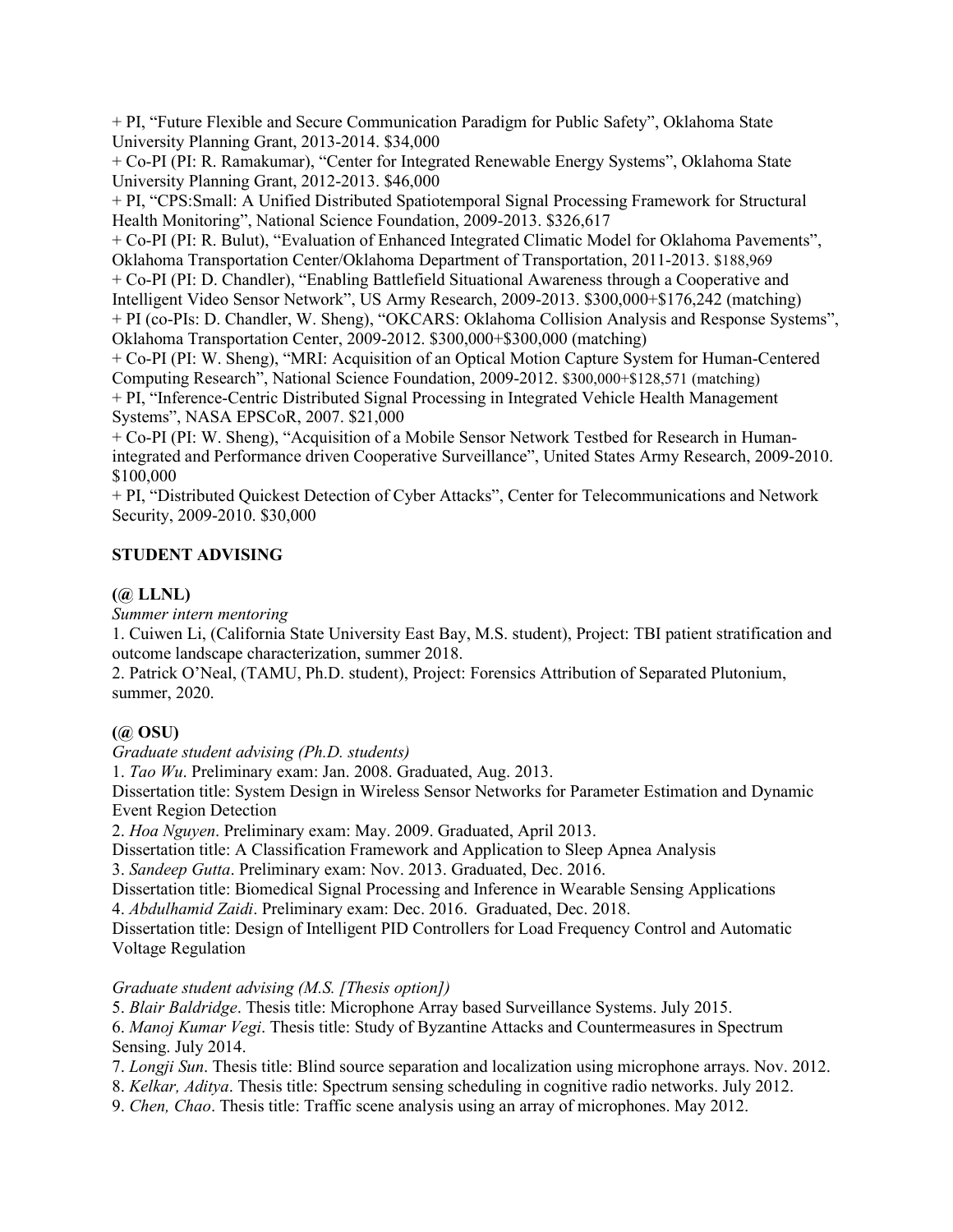10. *Sandeep Gupta*. Thesis title: A new distributed framework for cyber-attack detection and classification, Dec. 2011

11. *Raghavendra Rao*. Thesis title: Distributed spectrum sensing in cognitive radio, May 2010

12. *Bhargav Kollimarla*. Thesis title: Power and spectrum management in cognitive radio, Nov. 2009.

13. *Victor Selvaraj*. Thesis title: Testbed design for target detection and tracking using wireless sensor networks. Aug. 2008.

#### *Undergraduate student advising*

- 14. Brett Mathis, "Visual Microphone", Honors credit for Honors College Degree, Spring 2017.
- 15. Kamran Coulter, "M2M Communications for IoT", Honors credit for Honors College Degree, Spring 2017.
- 16. Derrian Glynn, Rahul Chidurala and Dakota French, "Autonomous Navigation with Discrete Markers," Senior Design II, Fall 2016.
- 17. Carlos Parente, Spencer Hood, Thomas DeWalt and Zachary Smith, "Mercury Robot Competition", Senior Design II, Spring 2014.
- 18. Jason E. Semien, Honors credit for Honors College Degree, Fall 2013.
- 19. Corey Vyhlidal, Heather Sorey, Rui Ji and Robert Barnes, "Automated Ping Pong Scorekeeper", Senior Design II, Fall 2012.

# **COURSE TAUGHT**

- + Signal Analysis (Undergraduate)
- + Communication Theory (Undergraduate)
- + Senior Design I and II (Undergraduate)
- + Wireless Communications (Graduate)
- + Stochastic Processes (Graduate)
- + Information Theory (Graduate)
- + Distributed Signal Processing and Information Fusion (Graduate, new course)
- + Optimization for systems engineering (Undergraduate)
- + Sensors and Data Links (Graduate)
- + DSP (Undergraduate)
- + Probability theory and Statistics (Undergraduate)

# **PROFESSIONAL ACTIVITIES AND SERVICES**

+ Senior Member of IEEE since 2012, Member of IEEE Communication Society since 2007

+ Member of International Society of Information Fusion (ISIF) since 2005

- + Member of WEPAN (Women in Engineering ProActive Network) 2012 2017
- + Editor, IEEE Communication Letters, 2011-2015
- + Editorial Board, Journal of Applied Mathematics, 2014
- + Chair, 4th International Conference on Sensor Networks and Applications, 2012
- + Organizer, invited session, 7th IEEE Sensor Array and Multichannel Signal Processing Workshop, 2012

+ Student Paper Competition Chair, 2012 IEEE Green Technology Conference and the Region 5 Business Meeting and Student Competitions

- + External reviewer for the Maryland Industrial Partnerships Program, 2011, Natural Sciences and Engineering Research Council of Canada, 2014
- + NSF CAREER panelist 2008, NSF Smart and Connected Health panelist 2016, 2017, 2019
- + Sensor Networks and Applications Panelist at the International Conference on Computer Applications

in Industry and engineering 2011, 2012

+ Session Chair at CISS'09, IEEE-VTC'10-Spring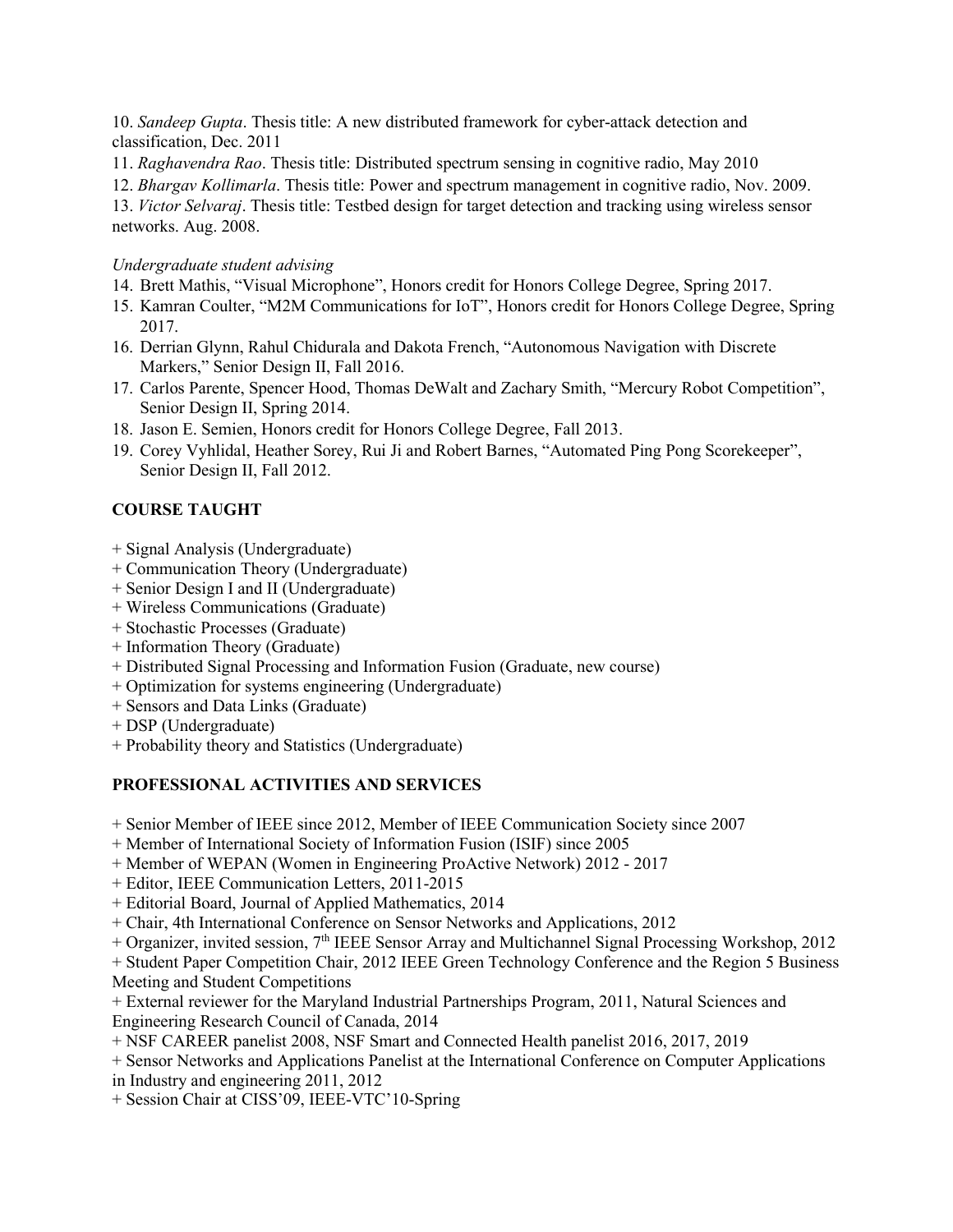- + FUSION 2019 Awards Committee member
- + Nominator for Dr. Hairong Qi (University of Tennessee, Knoxville) IEEE Fellow application, 2015
- + Technical Program Committee member for various conferences
- + Reviewer for IEEE Transactions and conferences

#### *Services at Oklahoma State University*

+ Member of National Energy Solution Institute (NESI) Internal Advisory Board, Oklahoma State University 2016- 2017

+ Member of College of Engineering, Architecture and Technology (CEAT) Research Council, Oklahoma State University 2016- 2017

+ Chair of Recruiting and Tours Committee, School of Electrical and Computer Engineering, Oklahoma State University 2016- 2017

+ Chair of Graduate Program Committee, School of Electrical and Computer Engineering, Oklahoma State University 2013-2015, member 2009-2013

+ Member of Department Head Search Committee, School of Electrical and Computer Engineering, Oklahoma State University, 2014-2015

+ Member of Cumulative Review Committee, School of Electrical and Computer Engineering, Oklahoma State University, 2014

+ Member of Reappointment, Promotion and Tenure (RPT) Committee, School of Electrical and Computer Engineering, Oklahoma State University, 2015

#### **Invited Talks:**

- 1. "Machine Learning in Ubiquitous Healthcare: Data-driven and Model-based Approaches", Lawrence Livermore National Lab, Livermore, CA, Aug. 2017.
- 2. "Signal Processing for Ubiquitous Healthcare Applications", GE Global Research Center, Niskayuna, NY, Aug. 2016.
- 3. "Probabilistic Graph Model for Assured Network Design", Air Force Research Lab, Rome, NY, Aug. 2016.
- 4. "Distributed Spatio-temporal Signal Processing and Application to System Health Management", School of Transportation and Logistics, Southwest JiaoTong University, Chengdu, China, May 2016.
- 5. "Multitask Learning and Application to ECG based Biometric Identification", Center for Information Engineering Science Research, Xi'an JiaoTong University, Xi'an, China, May 2016.
- 6. "Dynamic Event Region Detection and Tracking", Syracuse University, Sept. 30, 2015.
- 7. "Distributed Dynamic Event Region Tracking", Industrial Engineering and Management Seminar Series, OSU, Jan. 21, 2015.
- 8. "Audio Surveillance: Multi-sound Detection and Localization", Center for Information Engineering Science Research, Xi'an JiaoTong University, Xi'an, China, July 2014.
- 9. "Distributed Spatiotemporal Signal Processing for Fault Detection", Center for Information Engineering Science Research, Xi'an JiaoTong University, Xi'an, China, July 2013.
- 10. "Methods for Blind Audio Source Separation and Localization", CS Colloquium, OSU, Nov. 30, 2012.
- 11. "Dynamic Event-Region Detection: Challenges, Modeling and Solutions", University of New Orleans, Nov. 14, 2012.
- 12. "Distributed Spatiotemporal Signal Processing for System Health Management", University of Science and Technology of China, Hefei, China, July 2012.
- 13. "Distributed Signal Processing and Data Fusion in Large Dynamic Systems", CEAT Associates meeting, OSU, Oct. 14, 2011.
- 14. "Distributed Spatiotemporal Signal Processing for Fault Region Detection", University of Oklahoma, Mar. 1, 2011.
- 15. "Cyber-physical systems and structural health monitoring", National Sun Yat-sen University, Taiwan, May 2010.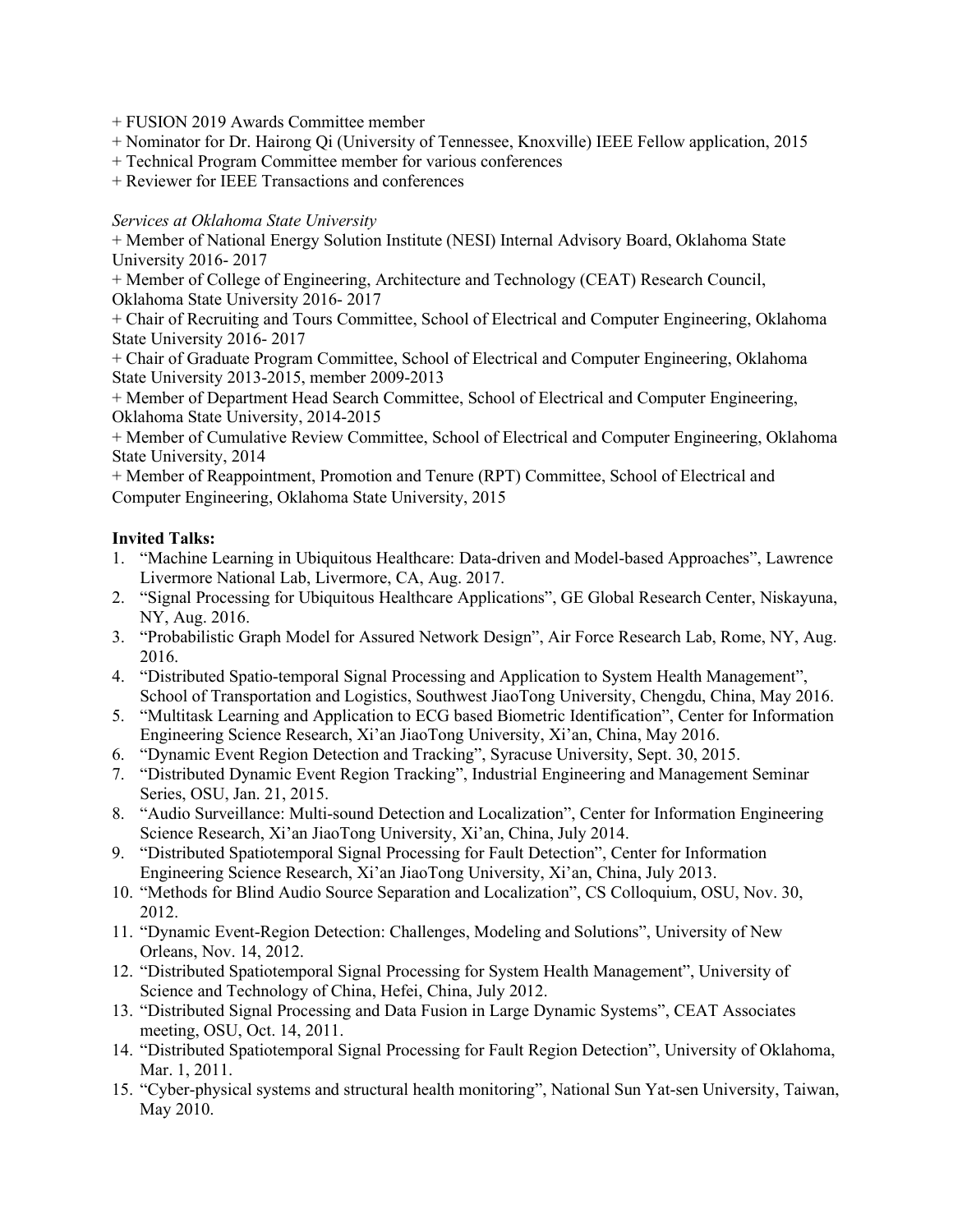- 16. "Wireless sensor networks: Opportunities and Challenges". Okstate University Multispectral Laboratory, Sept. 21, 2009.
- 17. "Distributed spatial-temporal signal processing for fault detection", CS Colloquium, OSU, Nov. 20, 2008.
- 18. "Distributed Fault Detection and Diagnosis for Dynamic Systems". NASA Langley Research Center, Hampton, VA, Dec. 6, 2006.
- 19. "Distributed Change Detection in Dynamic Systems", Oklahoma State University, Mar. 2006.
- 20. "Distributed Fault Detection in Dynamic Systems", Stochastic System Group, MIT, Cambridge, MA, Mar. 2006.

#### **HONORS & AWARDS**

- + NNSA Joule Award, National Nuclear Security Administration, **2019**
- + GS 2019 Directorate Silver Award, Lawrence Livermore National Lab, **2019**
- + Extension Grant, Air Force Research Lab of Rome, NY **2016**
- + Best Paper Award, 19th International Conference on Information Fusion **2016**
- + National Research Council (NRC) Research Associateship Award **2015**
- + Best Paper Award, 4th International Conference on Sensor Networks and Applications **2012**
- + IEEE Communications Letters Exemplary Reviewer **2010**
- + IEEE TSP Reviewer Appreciation **2008**
- + NASA EPSCoR Research Initiation Grant **2007**
- + NASA EPSCoR Travel Grant **2006**
- + Wilbur R. LePage Graduate Scholarship, Syracuse University **2006**
- + First runner up in the Student Paper Contest for IEEE Radar Conf. 2006 **2006**
- + Graduate Fellowship, Syracuse University, NY **08/2005-05/2006**
- + Finalist in Asilomar Conf. Student Paper Contest 2004 **11/2004**
- + Graduate School Master's Prize, Syracuse University, NY **05/2003**
- + First runner up in the Student Paper Contest for ISIF's Fusion Conf. 2002 **07/2002**
- + The Graduate with the highest honor, Shanghai, China **7/1999**
- + Title of Exceptional Student, Shanghai Jiao Tong University, Shanghai, China (1.25%) **1996, 1998**
- + Outstanding Student Scholarship, Shanghai Jiao Tong University, Shanghai, China **1995-1999**

#### **PUBLICATIONS**

O'Neal, P., Chirayath, S., & Cheng, Q. (2021). A Machine Learning Method for the Forensics Attribution of Separated Plutonium. *Nuclear Science and Engineering*, accepted, 12/2021.

AD Kaplan, Q Cheng, KAM al. (2021). Mixture Model Framework for Traumatic Brain Injury Prognosis Using Heterogeneous Clinical and Outcome Data. *IEEE Journal of Biomedical and Health Informatics*, 2021. Andrew Glenn, Qi Cheng, Alan D. Kaplan, Ron Wurtz (2021). Pulse pileup rejection methods using a twocomponent Gaussian Mixture Model for fast neutron detection with pulse shape discriminating scintillator. *Nuclear Instruments and Methods in Physics Research Section A Accelerators*, 2, 2021.

Q Cheng, AD Kaplan, P Karande, M Bijanzadeh, H Dawes, E Chang (2019). Emotion Discrimination through Electrode Network Connectivity Pattern Recognition. *53rd Asilomar Conference on Signals, Systems, and Computers*, 2139-2143, 2019.

AD Kaplan, Q Cheng, P Karande, E Tran, M Bijanzadeh, H Dawes, (2019). Localization of Emotional Affect in Electrocorticography Using a Model Based Discrimination Measure. *53rd Asilomar Conference on Signals, Systems, and Computers*, 1709-1713, 2019.

Dang, X., Cheng, Q., & Zhu, H. (2019). Indoor Multiple Sound Source Localization via Multi-Dimensional Assignment Data Association. *IEEE/ACM Transactions on Audio Speech and Language Processing*, *27*(12), 1944-1956. doi:10.1109/TASLP.2019.2935837

Zaidi, A., & Cheng, Q. (2019). An Approximation Solution of the Swing Equation Using Particle Swarm Optimization. In *2018 IEEE Conference on Technologies for Sustainability, SusTech 2018*.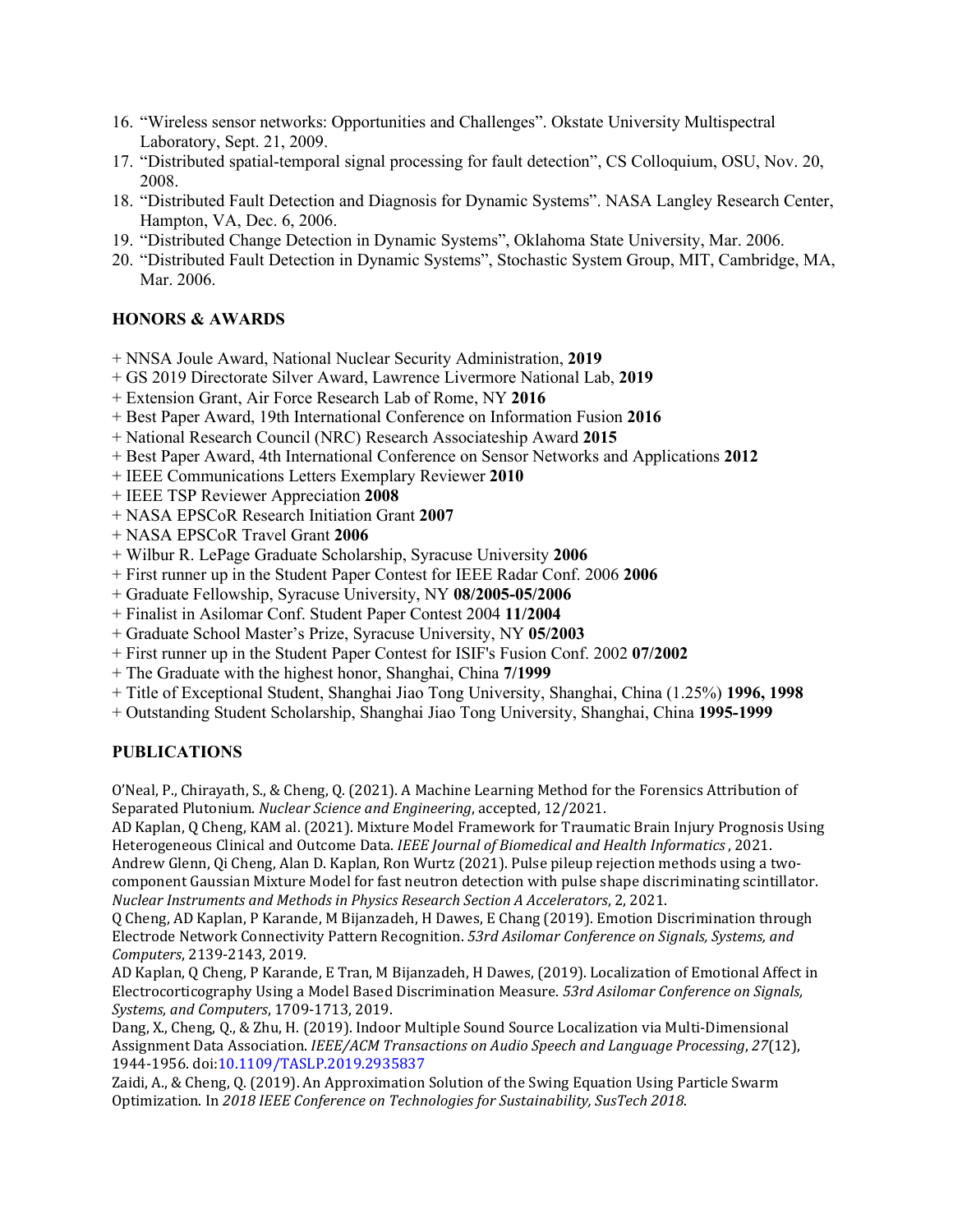doi:10.1109/SusTech.2018.8671355

Dang, X., Zhu, H., & Cheng, Q. (2018). Multiple Sound Source Localization Based on a Multi-Dimensional Assignment Model. In *2018 21st International Conference on Information Fusion, FUSION 2018* (pp. 1732 -1737). doi:10.23919/ICIF.2018.8455616

Gutta, S., Cheng, Q., Nguyen, H. D., & Benjamin, B. A. (2018). Cardiorespiratory Model-Based Data-Driven Approach for Sleep Apnea Detection. *IEEE Journal of Biomedical and Health Informatics*, *22*(4), 1036- 1045. doi:10.1109/JBHI.2017.2740120

Anand, A., Ray, P., & Cheng, Q. (2017). Joint transmit power and sensing duration optimization for MIMO cognitive radios. *Physical Communication*, *25*, 167-172. doi:10.1016/j.phycom.2017.10.004

Yang, G., Cheng, Q., Guo, Y., & Zhu, H. (2017). Acoustic source tracking using multiple weighted peaks of the localization function. In *Chinese Control Conference, CCC* (pp. 5312-5317).

doi:10.23919/ChiCC.2017.8028196

Zhu, H., Li, Z., & Cheng, Q. (2017). Sound source localization through optimal peak association in reverberant environments. In *20th International Conference on Information Fusion, Fusion 2017 - Proceedings*. doi:10.23919/ICIF.2017.8009685

Guo, Y., Zhu, H., & Cheng, Q. (2017). Indoor multi-sound source localization based on nonparametric Bayesian clustering. In *ICASSP, IEEE International Conference on Acoustics, Speech and Signal Processing - Proceedings* (pp. 6135-6139). doi:10.1109/ICASSP.2017.7953335

Cheng, Q., Kwiat, K., Kamhoua, C. A., & Njilla, L. (2017). Attack graph based network risk assessment: Exact inference vs region-based approximation. In *Proceedings of IEEE International Symposium on High Assurance Systems Engineering* (pp. 84-87). doi:10.1109/HASE.2017.8

Zaidi, A., & Cheng, Q. (2017). Online and offline load frequency controller design. In *2017 IEEE Texas Power and Energy Conference, TPEC 2017*. doi:10.1109/TPEC.2017.7868283

Gutta, S., & Cheng, Q. (2017). Modeling of oxygen saturation and respiration for sleep apnea detection. In *Conference Record - Asilomar Conference on Signals, Systems and Computers* (pp. 1636-1640). doi:10.1109/ACSSC.2016.7869657

Gutta, S., Cheng, Q., Nguyen, H. D., & Benjamin, B. A. (2016). Model-based data-driven approach for sleep apnea detection. In *FUSION 2016 - 19th International Conference on Information Fusion, Proceedings* (pp. 828-835).

Cheng, Q., Niu, R., Sundaresan, A., & Varshney, P. K. (2016). Distributed Detection and Decision Fusion with Applications to Wireless Sensor Networks. In *Integrated Tracking, Classification, and Sensor Management: Theory and Applications* (pp. 619-660). doi:10.1002/9781118450550.ch16

Gutta, S., & Cheng, Q. (2016). Joint Feature Extraction and Classifier Design for ECG-Based Biometric Recognition. *IEEE Journal of Biomedical and Health Informatics*, *20*(2), 460-468. doi:10.1109/JBHI.2015.2402199

Cheng, Q., Kwiat, K., & Kamhoua, C. A. (2016). Design Diversity for Mitigating Monoculture Induced Threats. In *Proceedings of IEEE International Symposium on High Assurance Systems Engineering* Vol. 2016-March (pp. 17-18). doi:10.1109/HASE.2016.37

Majee, S., Ray, P., & Cheng, Q. (2016). Efficient wideband spectrum sensing using random projection. In *Conference Record - Asilomar Conference on Signals, Systems and Computers* Vol. 2016-February (pp. 141 -145). doi:10.1109/ACSSC.2015.7421100

Gutta, S., Cheng, Q., & Benjamin, B. A. (2016). Control mechanism modeling of human cardiovascularrespiratory

system. In *2015 IEEE Global Conference on Signal and Information Processing, GlobalSIP 2015* (pp. 918-922). doi:10.1109/GlobalSIP.2015.7418331

Sheng, W., Du, J., Cheng, Q., Li, G., Zhu, C., Liu, M., & Xu, G. (2015). Robot semantic mapping through human activity recognition: A wearable sensing and computing approach. *Robotics and Autonomous Systems*, *68*, 47-58. doi:10.1016/j.robot.2015.02.002

Sun, L., & Cheng, Q. (2015). Indoor sound source localization and number estimation using infinite Gaussian mixture models. In *Conference Record - Asilomar Conference on Signals, Systems and Computers* Vol. 2015 -April (pp. 1189-1193). doi:10.1109/ACSSC.2014.7094646

Cheng, Q., & Chan-Tin, E. (2015). A unified framework for robust cooperative spectrum sensing. In *Conference Record - Asilomar Conference on Signals, Systems and Computers* Vol. 2015-April (pp. 1589-1593). doi:10.1109/ACSSC.2014.7094733

Sun, L., & Cheng, Q. (2015). Indoor multiple sound source tracking using refined TDOA measurements. In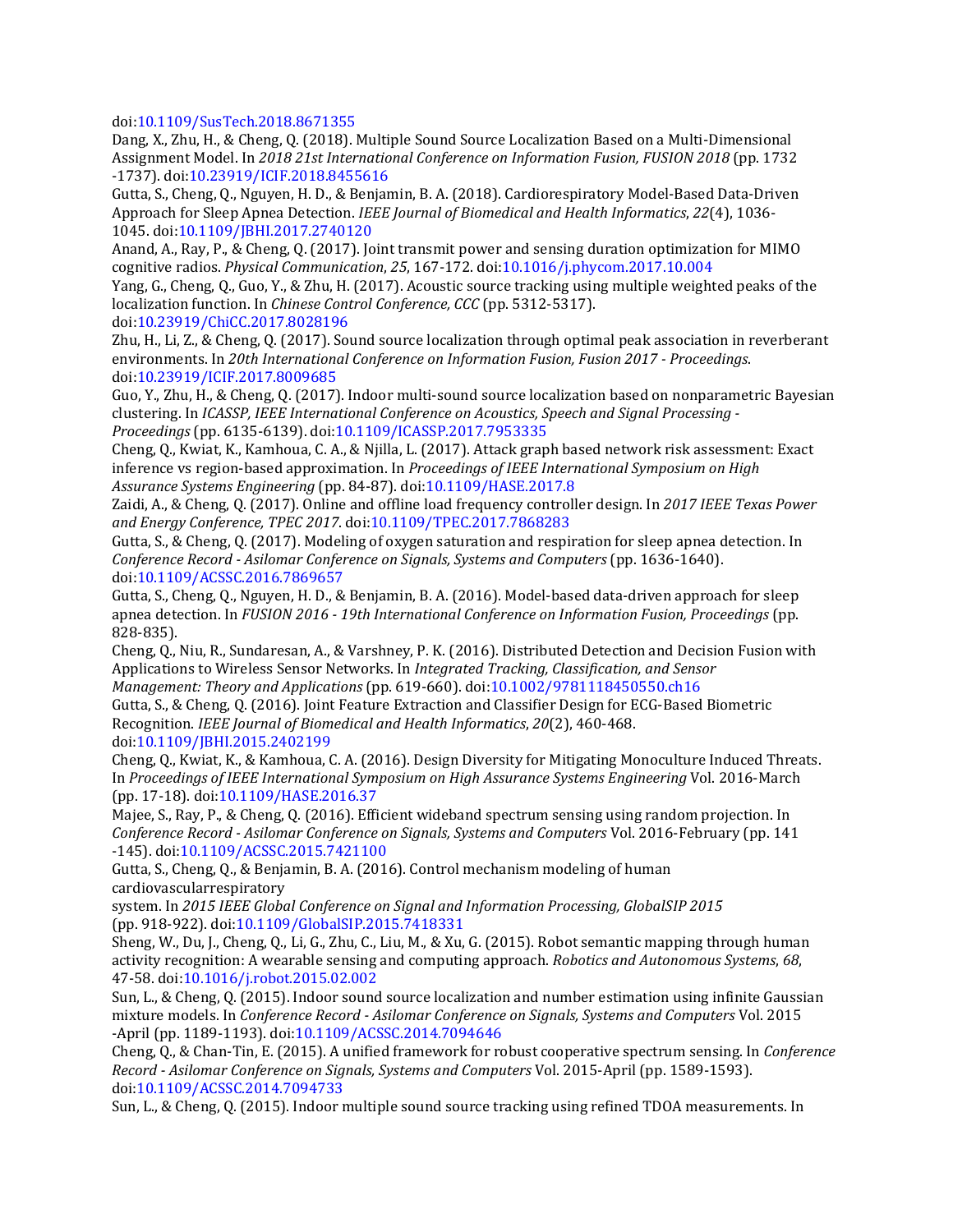*2015 49th Annual Conference on Information Sciences and Systems, CISS 2015*. doi:10.1109/CISS.2015.7086868

Wu, T., & Cheng, Q. (2014). Adaptive bandwidth allocation for dynamic event region detection in wireless sensor networks. *IEEE Transactions on Wireless Communications*, *13*(9), 5107-5119. doi:10.1109/TWC.2014.2335206

Wu, T., & Cheng, Q. (2014). Online dynamic event region detection using distributed sensor networks. *IEEE Transactions on Aerospace and Electronic Systems*, *50*(1), 393-405. doi:10.1109/TAES.2013.120308 Yue, E., Chen, L., Bulut, R., & Cheng, Q. (2014). Climatic parameter TMI in subgrade soils. In *Climatic Effects on Pavement and Geotechnical Infrastructure - Proceedings of the International Symposium of Climatic Effects on Pavement and Geotechnical Infrastructure 2013* (pp. 109-116).

doi:10.1061/9780784413326.011

Du, J., Sheng, W., Cheng, Q., & Liu, M. (2014). Proactive 3D robot mapping in environments with sparse features. In *Lecture Notes in Computer Science (including subseries Lecture Notes in Artificial Intelligence and Lecture Notes in Bioinformatics)* Vol. 8887 (pp. 773-782). doi:10.1007/978-3-319-14249-4\_74 Nguyen, H. D., & Cheng, Q. (2014). Feature selection and decision fusion for distributed classification. *International Journal of Computers and their Applications*, *21*(2), 121-132.

Cheng, Q., & Tin, E. C. (2014). Efficient routing and scheduling in Ad-Hoc cognitive radio networks. In *Proceedings - 2014 National Wireless Research Collaboration Symposium: Rapidly Transitioning Wireless Spectrum-Using Research to Deployable Innovations, NWRCS 2014* (pp. 37-42). doi:10.1109/NWRCS.2014.11

Nguyen, H. D., Wilkins, B. A., Cheng, Q., & Benjamin, B. A. (2014). An online sleep apnea detection method based on recurrence quantification analysis. *IEEE Journal of Biomedical and Health Informatics*, *18*(4), 1285-1293. doi:10.1109/JBHI.2013.2292928

Sun, L., & Cheng, Q. (2014). Indoor multiple sound source localization using a novel data selection scheme. In *2014 48th Annual Conference on Information Sciences and Systems, CISS 2014*. doi:10.1109/CISS.2014.6814189

Wu, T., & Cheng, Q. (2013). Bandwidth-efficient dynamic event region detection and reconstruction in wireless sensor networks. In *International Symposium on Wireless Personal Multimedia Communications, WPMC*.

Gutta, S., & Cheng, Q. (2013). Joint multitask feature learning and classifier design. In *2013 47th Annual Conference on Information Sciences and Systems, CISS 2013*. doi:10.1109/CISS.2013.6552296 Longji, S., & Qi, C. (2013). Real-time microphone array processing for sound source separation and localization. In *2013 47th Annual Conference on Information Sciences and Systems, CISS 2013*. doi:10.1109/CISS.2013.6552257

Kelkar, A., & Cheng, Q. (2012). Spectrum sensing scheduling in a cost-based framework. In *Conference Record - Asilomar Conference on Signals, Systems and Computers* (pp. 1051-1055). doi:10.1109/ACSSC.2012.6489179

Nguyen, M., & Cheng, Q. (2012). Efficient data routing for fusion in wireless sensor networks. In *25th International Conference on Computer Applications in Industry and Engineering, CAINE 2012 and 4th International Symposium on Sensor Network and Application, SNA 2012* (pp. 145-149).

Gu, Y., Cheng, Q., & Sheng, W. (2012). Classifier Fusion for Gesture Recognition using a Kinect Sensor. In *25th International Conference on Computer Applications in Industry and Engineering, CAINE 2012 and 4th International Symposium on Sensor Network and Application, SNA 2012* (pp. 187-192).

Gutta, S., & Cheng, Q. (2012). Data-based distributed classification and its performance analysis. In *15th International Conference on Information Fusion, FUSION 2012* (pp. 1519-1526).

Wu, T., Sun, L., Cheng, Q., & Varshney, P. K. (2012). Fusion of multiple microphone arrays for blind source separation and localization. In *Proceedings of the IEEE Sensor Array and Multichannel Signal Processing Workshop* (pp. 173-176). doi:10.1109/SAM.2012.6250458

Li, G., Zhu, C., Du, J., Cheng, Q., Sheng, W., & Chen, H. (2012). Robot semantic mapping through wearable sensor-based human activity recognition. In *Proceedings - IEEE International Conference on Robotics and Automation* (pp. 5228-5233). doi:10.1109/ICRA.2012.6225305

Sun, L., Chen, C., & Cheng, Q. (2012). Feature extraction and pattern identification for anemometer condition diagnosis. *International Journal of Prognostics and Health Management*, *3*(1).

Li, G., Cheng, Q., & Sheng, W. (2011). Sequential hybrid map learning through human-robot interaction. In *Proceedings of the ISCA 24th International Conference on Computer Applications in Industry and*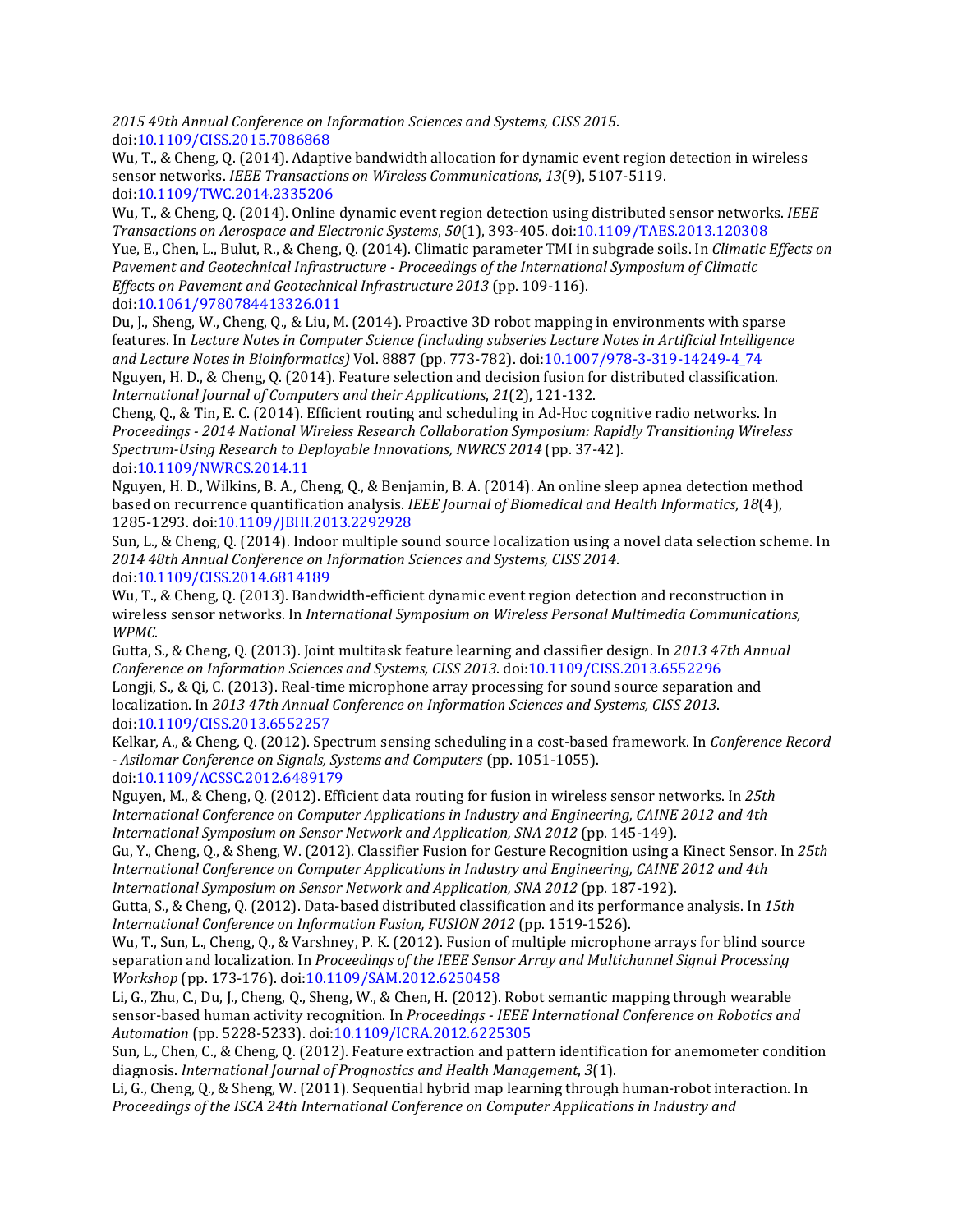*Engineering, CAINE 2011* (pp. 141-146).

Wu, T., & Cheng, Q. (2011). Distributed dynamic event region detection in wireless sensor networks. In *2011 IEEE International Conference on Prognostics and Health Management, PHM 2011 - Conference Proceedings*. doi:10.1109/ICPHM.2011.6024354

Nguyen, H. D., & Cheng, Q. (2011). An efficient feature selection method for distributed cyber attack detection and classification. In *2011 45th Annual Conference on Information Sciences and Systems, CISS 2011*. doi:10.1109/CISS.2011.5766239

Zhang, F., Ping, J., Du, Z., Cheng, Q., & Huang, Y. (2011). Identification of a new race of Sporisorium reilianum and characterization of the reaction of sorghum lines to four races of the head smut pathogen. *Journal of Phytopathology*, *159*(5), 342-346. doi:10.1111/j.1439-0434.2010.01770.x

Rao, R., Cheng, Q., & Varshney, P. K. (2011). Subspace-based cooperative spectrum sensing for cognitive radios. *IEEE Sensors Journal*, *11*(3), 611-620. doi:10.1109/JSEN.2010.2052800

Nguyen, H. D., Gutta, S., & Cheng, Q. (2010). An active distributed approach for cyber attack detection. In *Conference Record - Asilomar Conference on Signals, Systems and Computers* (pp. 1540-1544). doi:10.1109/ACSSC.2010.5757795

Zhu, C., Cheng, Q., & Sheng, W. (2010). Human activity recognition via motion and vision data fusion. In *Conference Record - Asilomar Conference on Signals, Systems and Computers* (pp. 332-336). doi:10.1109/ACSSC.2010.5757529

Shim, J., Cheng, Q., & Sarangan, V. (2010). Cooperative sensing with adaptive sensing ranges in cognitive radio ad-hoc networks. In *2010 Proceedings of the 5th International Conference on Cognitive Radio Oriented Wireless Networks and Communications, CROWNCom 2010*. doi:10.4108/ICST.CROWNCOM2010.9175

Wu, T., & Cheng, Q. (2010). One-bit quantizer design for distributed estimation under the minimax criterion. In *IEEE Vehicular Technology Conference*. doi:10.1109/VETECS.2010.5494187

Kollimarla, B., & Cheng, Q. (2010). Adaptive pricing for efficient spectrum sharing in MIMO systems. In *IEEE Vehicular Technology Conference*. doi:10.1109/VETECS.2010.5494024

Wu, T., & Cheng, Q. (2010). Efficient distributed estimators in wireless sensor networks. In *2010 44th Annual Conference on Information Sciences and Systems, CISS 2010*. doi:10.1109/CISS.2010.5464723

Wu, T., & Cheng, Q. (2009). Distributed estimation under the minimax criterion. In *2009 4th International Conference on Communications and Networking in China, CHINACOM 2009 (pp. 703-707).* doi:10.1109/CHINACOM.2009.5339808

Wu, T., & Cheng, Q. (2009). Distributed estimation over fading channels using one-bit quantization. *IEEE Transactions on Wireless Communications*, *8*(12), 5779-5784. doi:10.1109/TWC.2009.12.090104

Wu, T., Vu, C., Cheng, Q., & Chandler, D. M. (2009). Region-of-importance detection based on fusion of audio and video. In *Conference Record - Asilomar Conference on Signals, Systems and Computers* (pp. 1673- 1677). doi:10.1109/ACSSC.2009.5469788

Cheng, Q., & Kollimarla, B. (2009). Joint channel and power allocation based on user satisfaction for cognitive radio. In *Proceedings - 43rd Annual Conference on Information Sciences and Systems, CISS 2009* (pp. 579- 584). doi:10.1109/CISS.2009.5054786

Cheng, Q., Varshney, P. K., Michels, J. H., & Belcastro, C. M. (2009). Distributed fault detection with correlated decision fusion. *IEEE Transactions on Aerospace and Electronic Systems*, *45*(4), 1448. doi:10.1109/TAES.2009.5310310

Wu, T., & Cheng, Q. (2008). Distributed estimation over fading channels using one-bit quantization. In *Conference Record - Asilomar Conference on Signals, Systems and Computers (pp. 1968-1972).* doi:10.1109/ACSSC.2008.5074774

Rao, R., Cheng, Q., & Ray, P. (2008). Subspace-based cooperative spectrum sensing for cognitive radio. In *Conference Record - Asilomar Conference on Signals, Systems and Computers* (pp. 1662-1666). doi:10.1109/ACSSC.2008.5074707

Zhu, C., Qi, C., & Sheng, W. (2008). Human intention recognition in smart assisted living systems using a hierarchical hidden markov model. In *4th IEEE Conference on Automation Science and Engineering, CASE 2008* (pp. 253-258). doi:10.1109/COASE.2008.4626513

Wu, T., & Cheng, Q. (2008). Distributed detection in the presence of frequency offset and phase shift. In *CISS 2008, The 42nd Annual Conference on Information Sciences and Systems* (pp. 582-587). doi:10.1109/CISS.2008.4558592

Wang, T. Y., & Cheng, Q. (2008). Collaborative event-region and boundary-region detections in wireless sensor networks. *IEEE Transactions on Signal Processing*, *56*(6), 2547-2561.